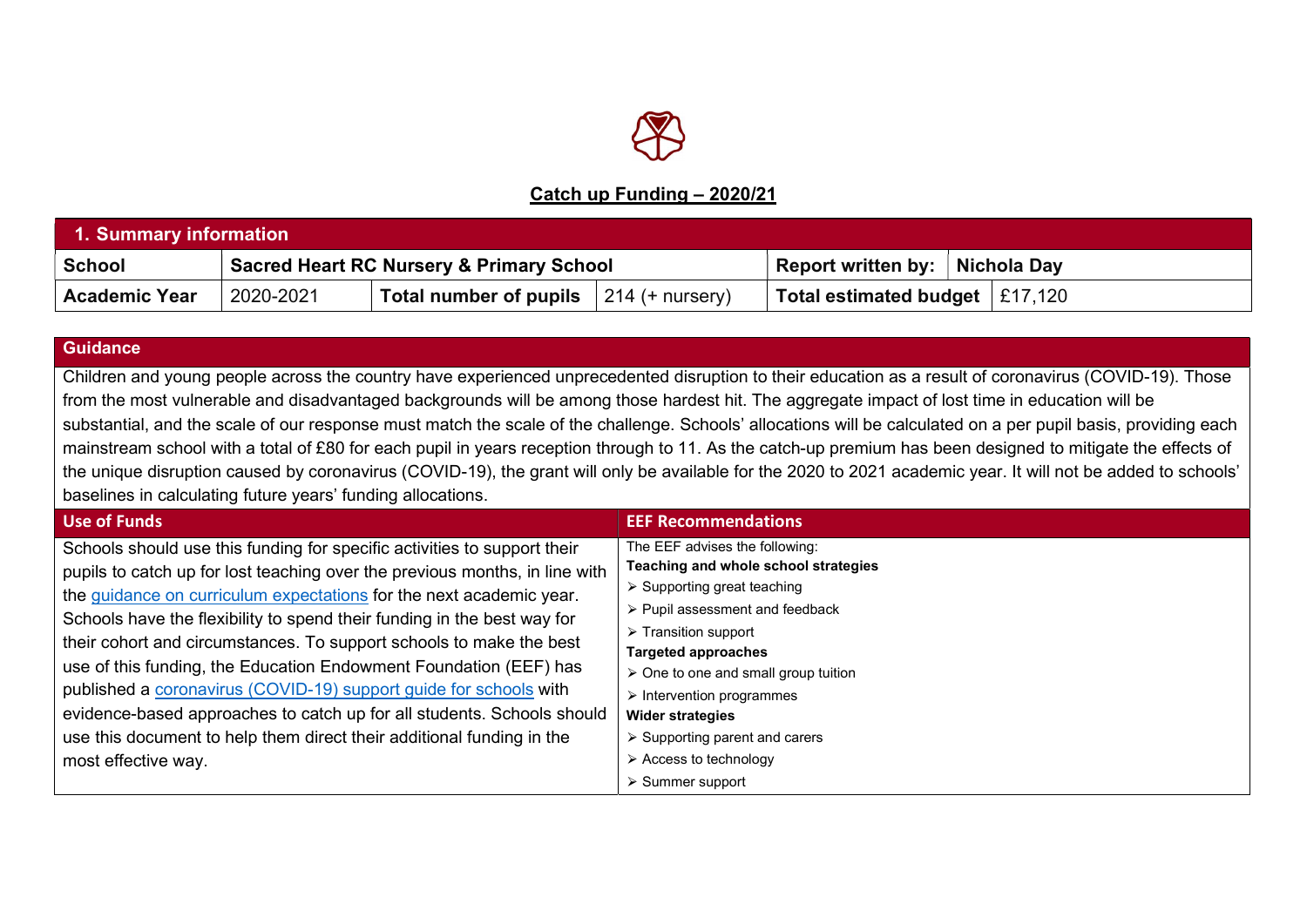| <b>Teaching</b>                                                                                                                                                                                                                |                                                                                                                                                                                                                                                                                                                                                                                                                                                                                       |       |                        |                                       |               |
|--------------------------------------------------------------------------------------------------------------------------------------------------------------------------------------------------------------------------------|---------------------------------------------------------------------------------------------------------------------------------------------------------------------------------------------------------------------------------------------------------------------------------------------------------------------------------------------------------------------------------------------------------------------------------------------------------------------------------------|-------|------------------------|---------------------------------------|---------------|
| <b>Desired outcome</b>                                                                                                                                                                                                         | <b>Chosen approach</b>                                                                                                                                                                                                                                                                                                                                                                                                                                                                | Cost  | Impact (once reviewed) | <b>Staff</b><br>lead                  | <b>Review</b> |
| To identify gaps in<br>learning for all<br>pupils in RWM.                                                                                                                                                                      | <b>Pupil assessment and feedback</b><br>Detailed assessments will take place over<br>the first two weeks of term focusing on KPIs<br>for RWM.<br>2 x PM for each class teacher to support<br>facilitating and interpreting assessments.<br>Planning of appropriate interventions.                                                                                                                                                                                                     | £1000 |                        | Nichola<br>Day<br><b>RWM</b><br>leads |               |
| <b>Enquiry Projects</b><br>will be planned<br>with increasing<br>detail and<br>consideration for<br>how pre-requisite<br>knowledge will be<br>taught alongside<br>new learning so<br>that knowledge<br>gaps can be<br>reduced. | <b>Pupil assessment and feedback</b><br>There are now significant gaps in<br>knowledge – whole units of work have not<br>been taught meaning that children are less<br>able to access pre-requisite knowledge<br>when learning something new and they are<br>less likely to make connections between<br>concepts and themes throughout the<br>curriculum.<br>Time for teachers to research and plan non-<br>core subjects though enquiry projects and<br>discrete teaching sequences. | £1000 |                        | Sarah<br>Pascoe                       |               |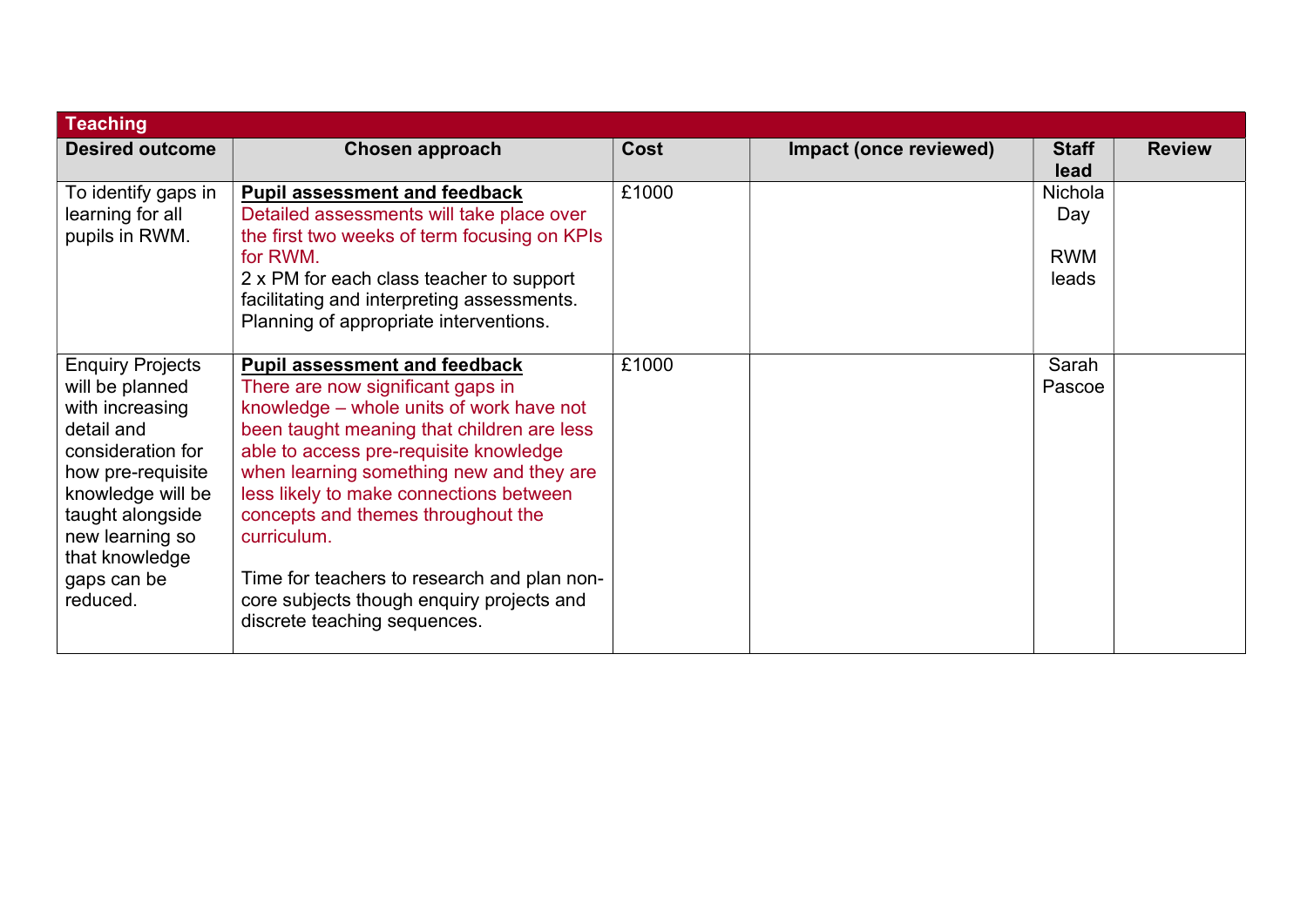| <b>Targeted academic support</b>                                                                                                                                                                                           |                                                                                                                                                                                                                                                                                                                                                                                                                                                                                                                                                                                                                                                                                                                                                                                                                                                                                                                                                                                                                               |             |                        |                      |               |  |  |
|----------------------------------------------------------------------------------------------------------------------------------------------------------------------------------------------------------------------------|-------------------------------------------------------------------------------------------------------------------------------------------------------------------------------------------------------------------------------------------------------------------------------------------------------------------------------------------------------------------------------------------------------------------------------------------------------------------------------------------------------------------------------------------------------------------------------------------------------------------------------------------------------------------------------------------------------------------------------------------------------------------------------------------------------------------------------------------------------------------------------------------------------------------------------------------------------------------------------------------------------------------------------|-------------|------------------------|----------------------|---------------|--|--|
| <b>Desired outcome</b>                                                                                                                                                                                                     | <b>Chosen approach</b>                                                                                                                                                                                                                                                                                                                                                                                                                                                                                                                                                                                                                                                                                                                                                                                                                                                                                                                                                                                                        | <b>Cost</b> | Impact (once reviewed) | <b>Staff</b><br>lead | <b>Review</b> |  |  |
| Appropriate maths<br>and writing<br>intervention,<br>supports those<br>identified children<br>in reinforcing their<br>understanding of<br>basic maths skills<br>and application of<br>number and key<br>skills in writing. | <b>Maths: Detailed assessments were made</b><br>at the beginning of September against age-<br>appropriate fluency assessments and KPIs.<br>The findings showed that specific content<br>has been missed, leading to gaps in<br>learning.<br><b>Writing: GAPs specific knowledge has</b><br>suffered along with lost vocabulary, leading<br>to lack of fluency in writing. Those who<br>have maintained writing throughout<br>lockdown are less affected, however those<br>who evidently didn't write much have had to<br>work additionally hard on writing stamina<br>and improving their motivation due to the<br>lack of fluency in their ability to write and<br>independence.<br>One to one and small group tuition<br>1:1 tutoring by class teacher (Y2-6) 1 x PM<br>weekly for Spring/Summer term.<br>YR/1: 1 x1hr weekly<br>Quality first teaching 1:1 by own class<br>$\bullet$<br>teacher.<br>Robust assessments of gaps in learning<br>$\bullet$<br>Monitoring of application in the<br>classroom/independent work. | £11,153     |                        | Nichola<br>Day       | Half termly   |  |  |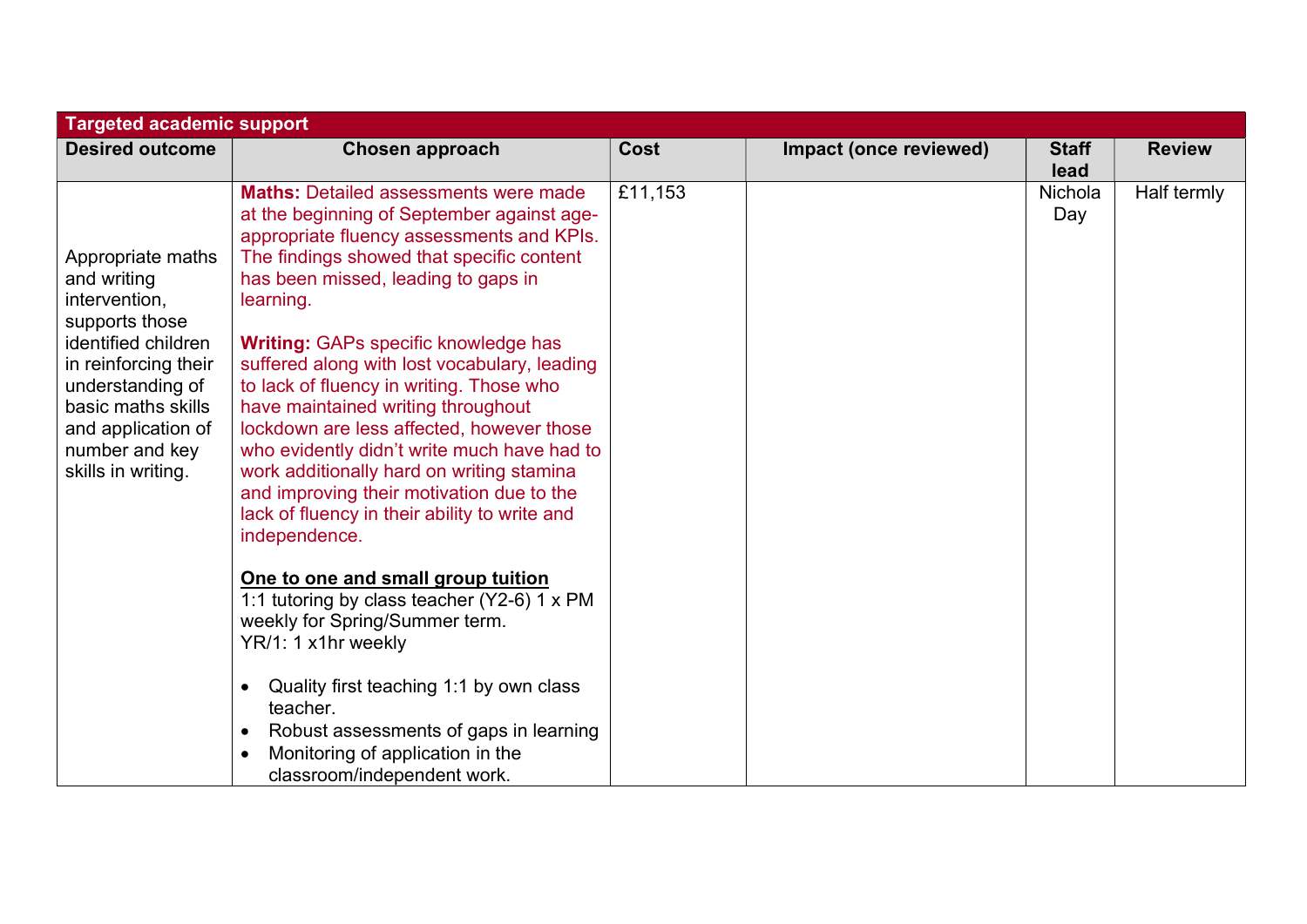|                                                                     | Ongoing record keeping of planned<br>work and outcomes.<br>Internal teacher taking on additional<br>$\bullet$<br>hours to cover classes giving continuity<br>of learning and quality assured<br>teaching.                                                                                                                                                                                                                                                                                                                                                                                                                                                                                                                                                                                                                                  |       |                          |             |
|---------------------------------------------------------------------|--------------------------------------------------------------------------------------------------------------------------------------------------------------------------------------------------------------------------------------------------------------------------------------------------------------------------------------------------------------------------------------------------------------------------------------------------------------------------------------------------------------------------------------------------------------------------------------------------------------------------------------------------------------------------------------------------------------------------------------------------------------------------------------------------------------------------------------------|-------|--------------------------|-------------|
| To improve the<br>quality of writing in<br>targeted UKS2<br>pupils. | <b>Writing: GAPs specific knowledge has</b><br>suffered along with lost vocabulary, leading<br>to lack of fluency in writing. Those who<br>have maintained writing throughout<br>lockdown are less affected, however those<br>who evidently didn't write much have had to<br>work additionally hard on writing stamina<br>and improving their motivation due to the<br>lack of fluency in their ability to write and<br>independence.<br>One to one and small group tuition<br>1:1 tutoring (Writing) 1 X AM weekly<br>AR (English subject lead) to lead the<br>intervention. AR has also previously<br>taught the children being tutored.<br>Ongoing dialogue<br>$\bullet$<br>between Class teacher and AR.<br>AR will keep an ongoing record of<br>planned work and outcomes.<br>Entry/exit data<br>Improved end of KS2 writing outcomes | £1546 | Angie<br><b>Ricketts</b> | Half termly |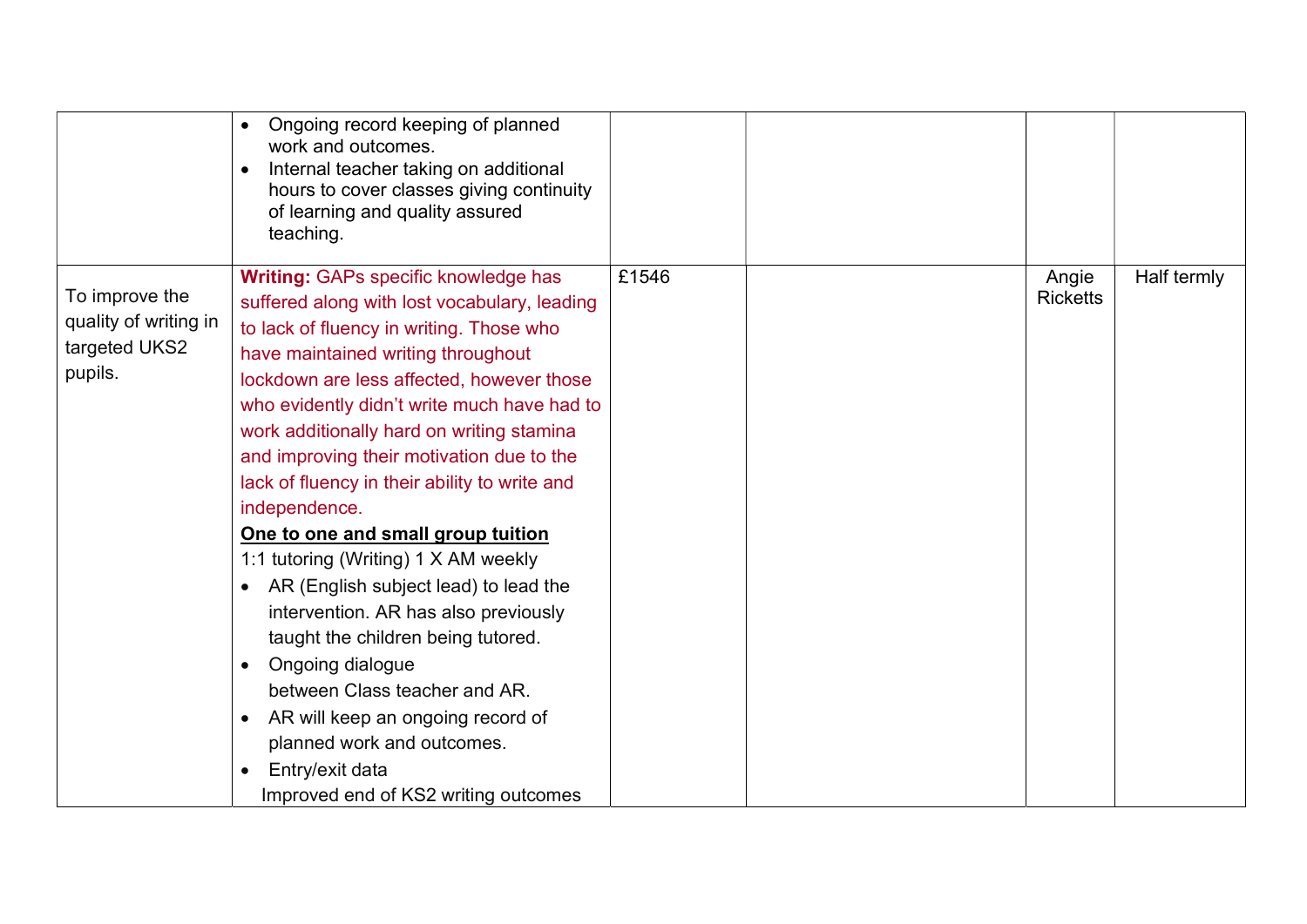| The percentage of<br>pupils reaching the<br>national<br>benchmark in the | The mix of exposure to quality phonics<br>teaching between those in school, those<br>engaging in RWI at home and those not<br>engaging at all has created a need for less | £127.65 | Jenna<br><b>Flintham</b> | Half termly RWI<br>phonic<br>assessments        |
|--------------------------------------------------------------------------|---------------------------------------------------------------------------------------------------------------------------------------------------------------------------|---------|--------------------------|-------------------------------------------------|
| NPS to be at least                                                       | children in more tailored groupings.                                                                                                                                      |         |                          | December 2020                                   |
| national average.                                                        | Purchase additional phonics resources to<br>enable three further groupings.                                                                                               |         |                          | Y2 will sit the<br>2019 NPS test.               |
|                                                                          | (learning resource pockets/whiteboards/red<br>words/green words).                                                                                                         |         |                          | <b>June 2020</b><br>Y1 will sit the<br>NPS test |
|                                                                          | Redeployment of staff to prioritise phonics<br>teaching.                                                                                                                  | £0      |                          |                                                 |
| To improve<br>handwriting                                                | We noticed a significant decline in the<br>quality of handwriting and the physical<br>stamina to write.                                                                   | £348.00 | Angie<br><b>Ricketts</b> | Half termly                                     |
|                                                                          | Purchase Letterjoin<br>Daily structured handwriting practice.                                                                                                             |         |                          |                                                 |

| <b>Wider approaches</b>                     |                                                                                                                         |             |                        |                      |               |  |  |
|---------------------------------------------|-------------------------------------------------------------------------------------------------------------------------|-------------|------------------------|----------------------|---------------|--|--|
| <b>Desired outcome</b>                      | Chosen approach                                                                                                         | <b>Cost</b> | Impact (once reviewed) | <b>Staff</b><br>lead | <b>Review</b> |  |  |
| To encourage full<br>engagement at<br>home. | <b>Supporting parents and carers</b><br>Not all families had the hardware,<br>technology or skills to facilitate online |             |                        | Nichola<br>Day       | Sept 20       |  |  |
| Pupils can access<br>learning at home,      | learning with many preferring paper-based<br>learning. Due to the decline in handwriting                                |             |                        |                      |               |  |  |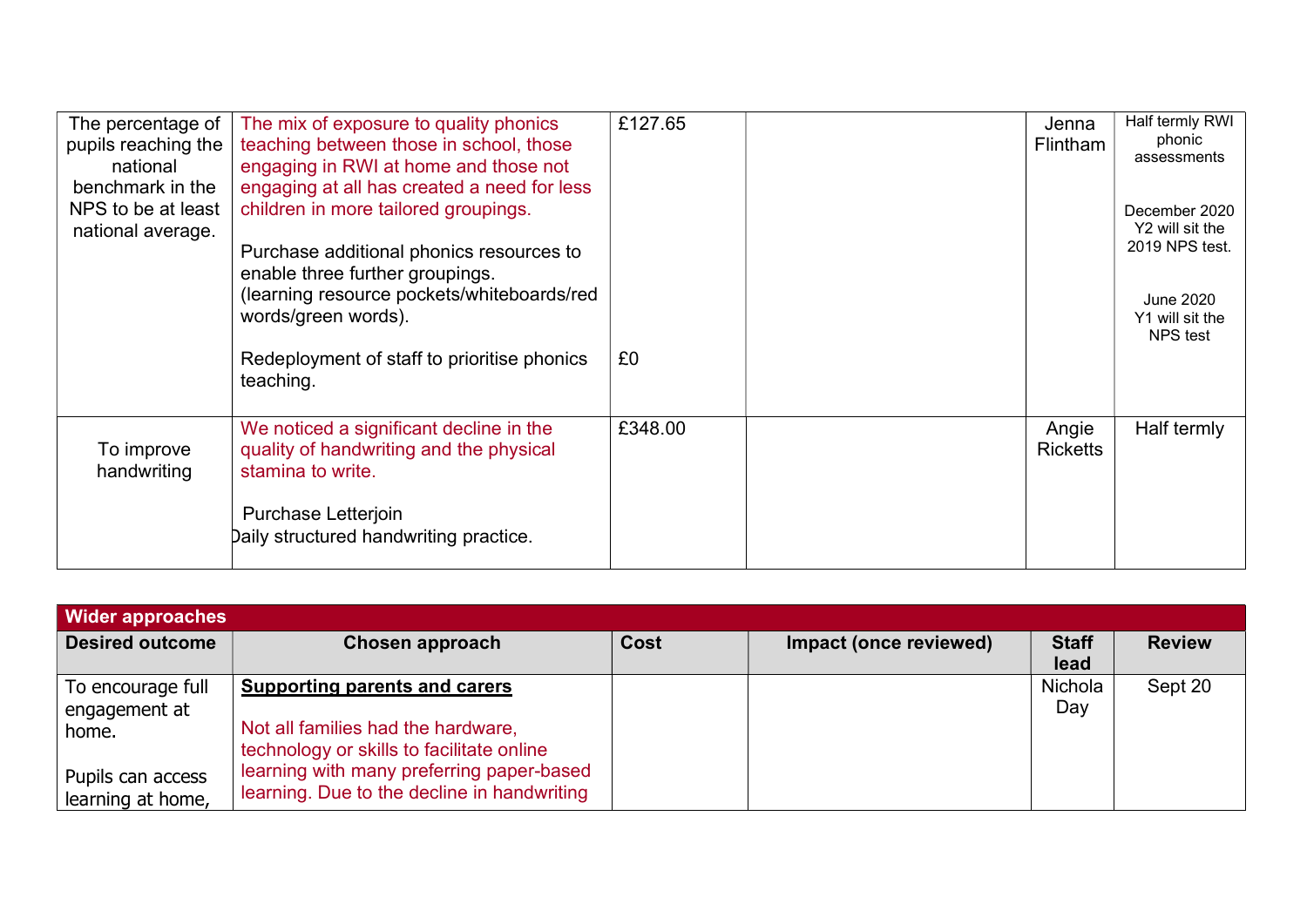| most of which can<br>be accessed<br>independently and                                                                                                                                                                                                                                               | over the lockdown period, we would<br>encourage handwritten elements in the<br>event if another long term local or national<br>lockdown.                                                                                                                                                                                                                                                                                                              |                              |                |               |
|-----------------------------------------------------------------------------------------------------------------------------------------------------------------------------------------------------------------------------------------------------------------------------------------------------|-------------------------------------------------------------------------------------------------------------------------------------------------------------------------------------------------------------------------------------------------------------------------------------------------------------------------------------------------------------------------------------------------------------------------------------------------------|------------------------------|----------------|---------------|
| on a range of<br>devices, including<br>mobile phones.<br>Pupils are more<br>engaged in home<br>learning and more<br>likely to complete<br>set tasks. Pupils<br>make faster<br>progress in school<br>by rehearsing and<br>revisiting learning<br>at home.<br>Pupils have<br>access to<br>stationery. | Chromebooks purchased for home<br>access.<br>Additional online learning resources<br>will be purchased, such as IXL and<br>Purple Mash to support children with<br>English and Maths at home.<br>First day home-learning paper packs<br>are printed and ready to distribute for<br>all children. These are also available<br>via Google Classroom.<br>Stationery packs are to be<br>purchased for children to take home<br>when home-learning occurs. | Trust-funded<br>£800<br>£500 |                |               |
| To ensure that<br>every teacher has<br>a laptop to allow<br>the teachers to<br>access school-<br>based resources<br>from home and<br>facilitate live and<br>recorded lessons.                                                                                                                       | <b>Access to technology</b><br>6 teacher laptops ordered.<br>Webcams for laptops                                                                                                                                                                                                                                                                                                                                                                      | Trust-funded<br>£180         | Nichola<br>Day | <b>Nov 20</b> |